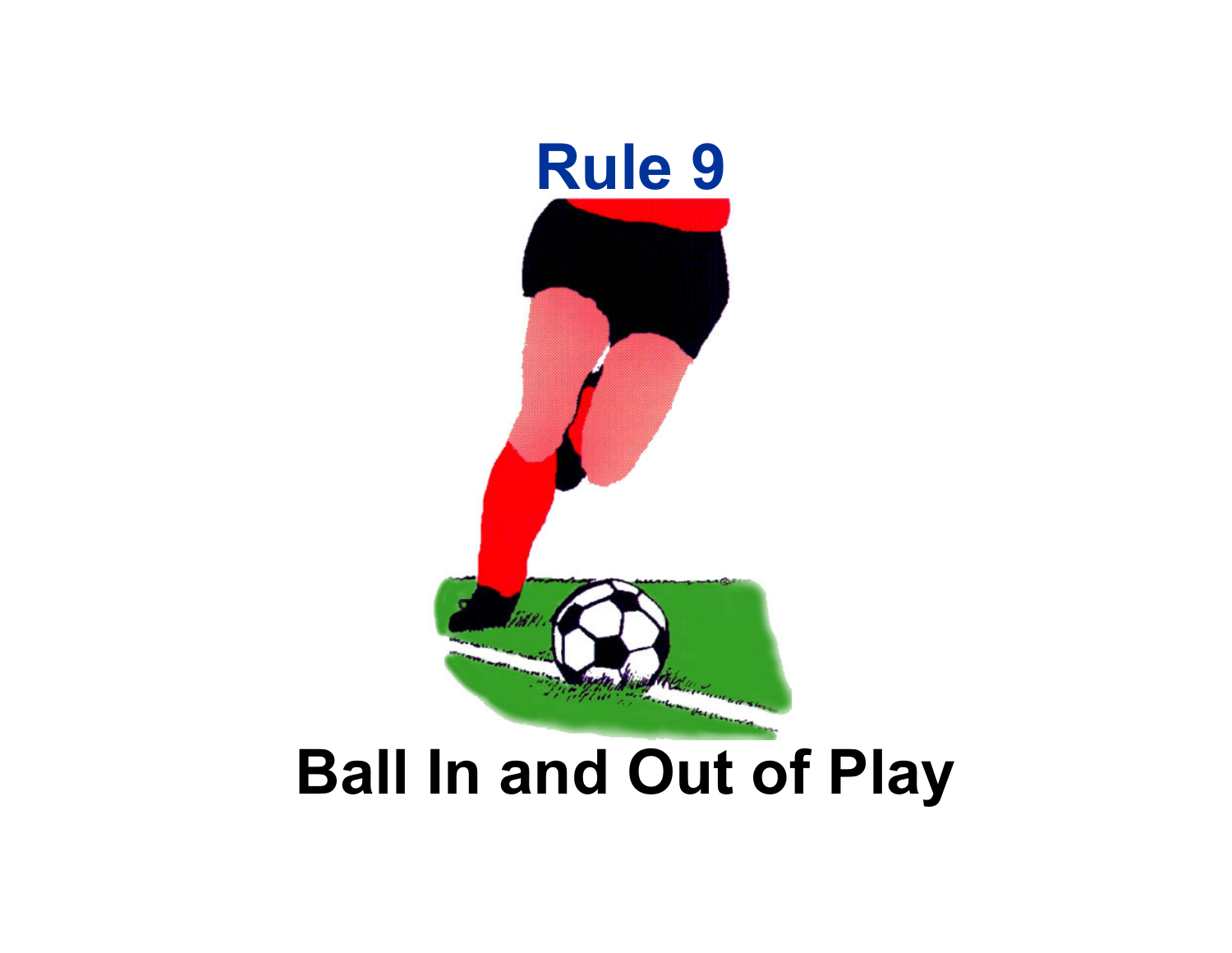## **TOPICS**

- $\mathbf y$  Ball out of play
- $\mathbf y$  Ball in play
- $\mathbf y$  Boundary lines
- $_{\rm y}$  Perspective of positioning
- $_Y$  Drop ball
- ❖ Temporary suspension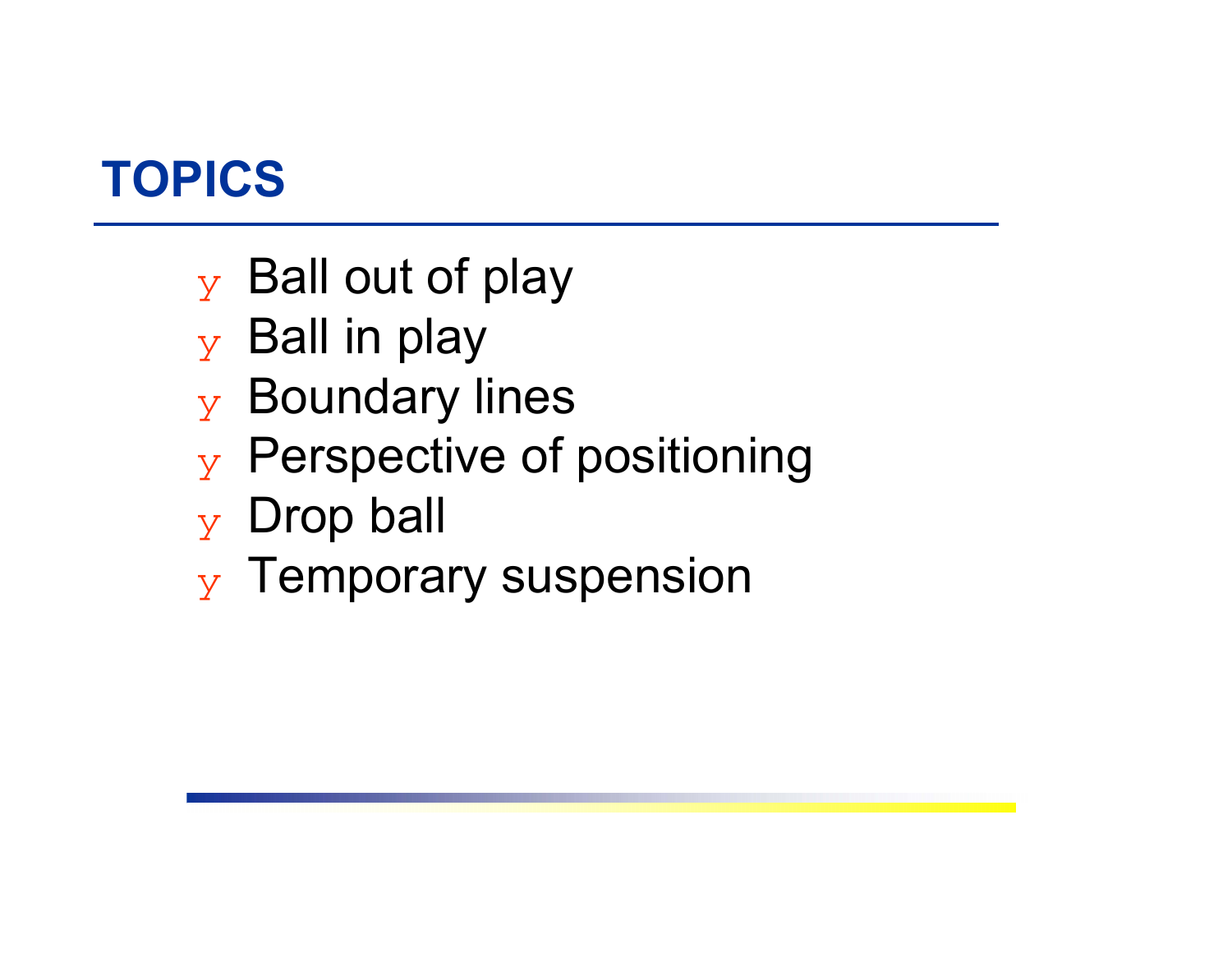#### **BALL OUT OF PLAY**

Only two methods of stopping play:  $\mathbf y$  Whole ball crosses a boundary line  $\mathbf y$  The referee stops play

The ball is in play at all other times!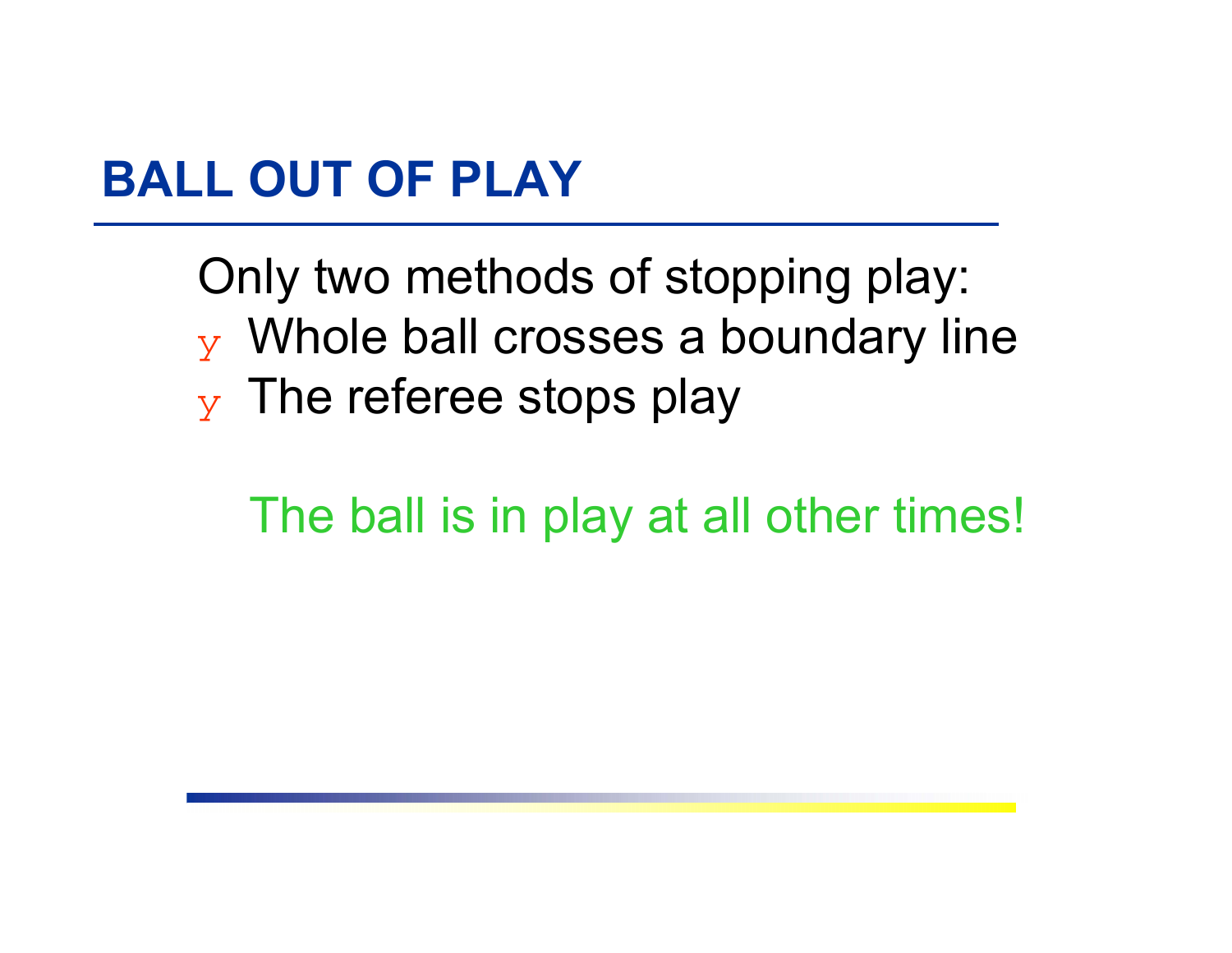## **BALL IS IN PLAY**

- $\mathbf y$  If ball rebounds from
	- $\mathrm{_{\mathrm{x}}}$  Goalpost, or
	- $_\mathrm{\text{x}}$  Crossbar, or
	- $_\mathrm{\text{x}}$  Corner flagpost and remains in the field of play
	- $\rm{_{x}}$  Referee, if he/she is on the field of play
- $\mathbf y$  Until the referee stops play for any reason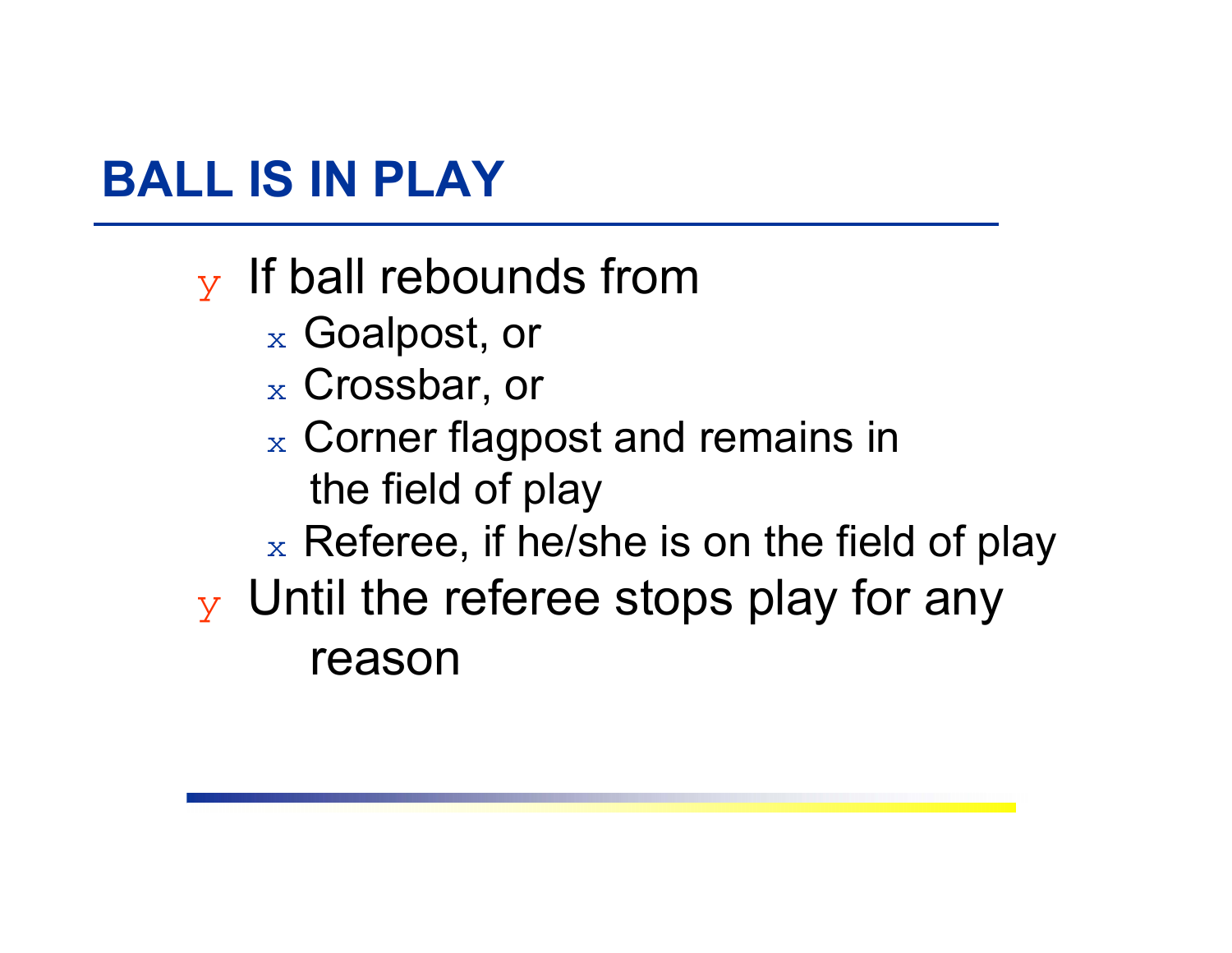## **BOUNDARY LINES**

Lines belong to the areas of which they are boundaries

This includes:

- $_{\rm y}$  Touch lines
- $_{\rm y}$  Goal lines
- ❖ Goal areas
- ❖ Penalty areas
- ❖ Corner areas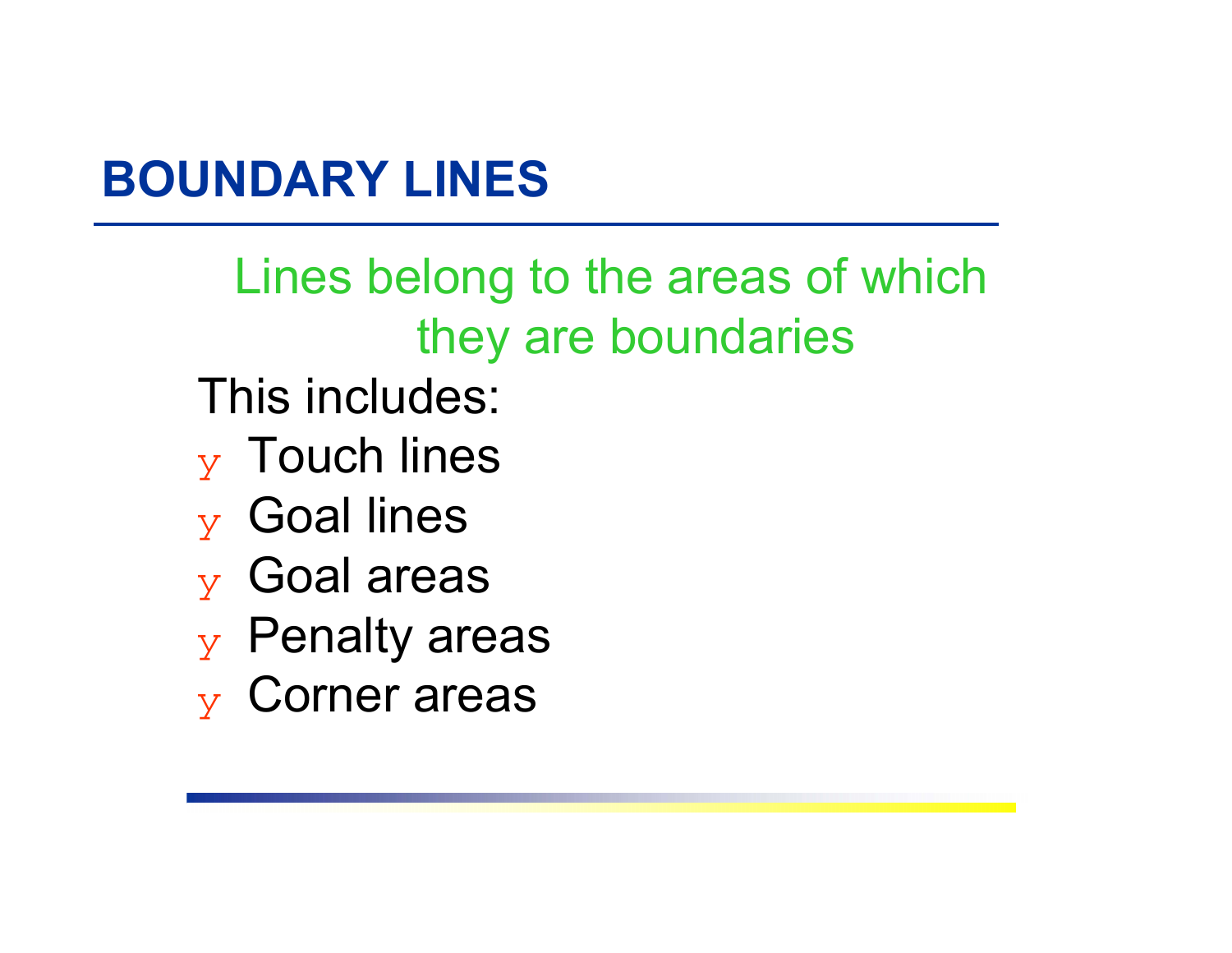#### **BALL CROSSING LINES**

#### **A ball may cross a boundary line on the ground or in the air**



#### **A ball is not out if any part of the ball is on or above any part of the line**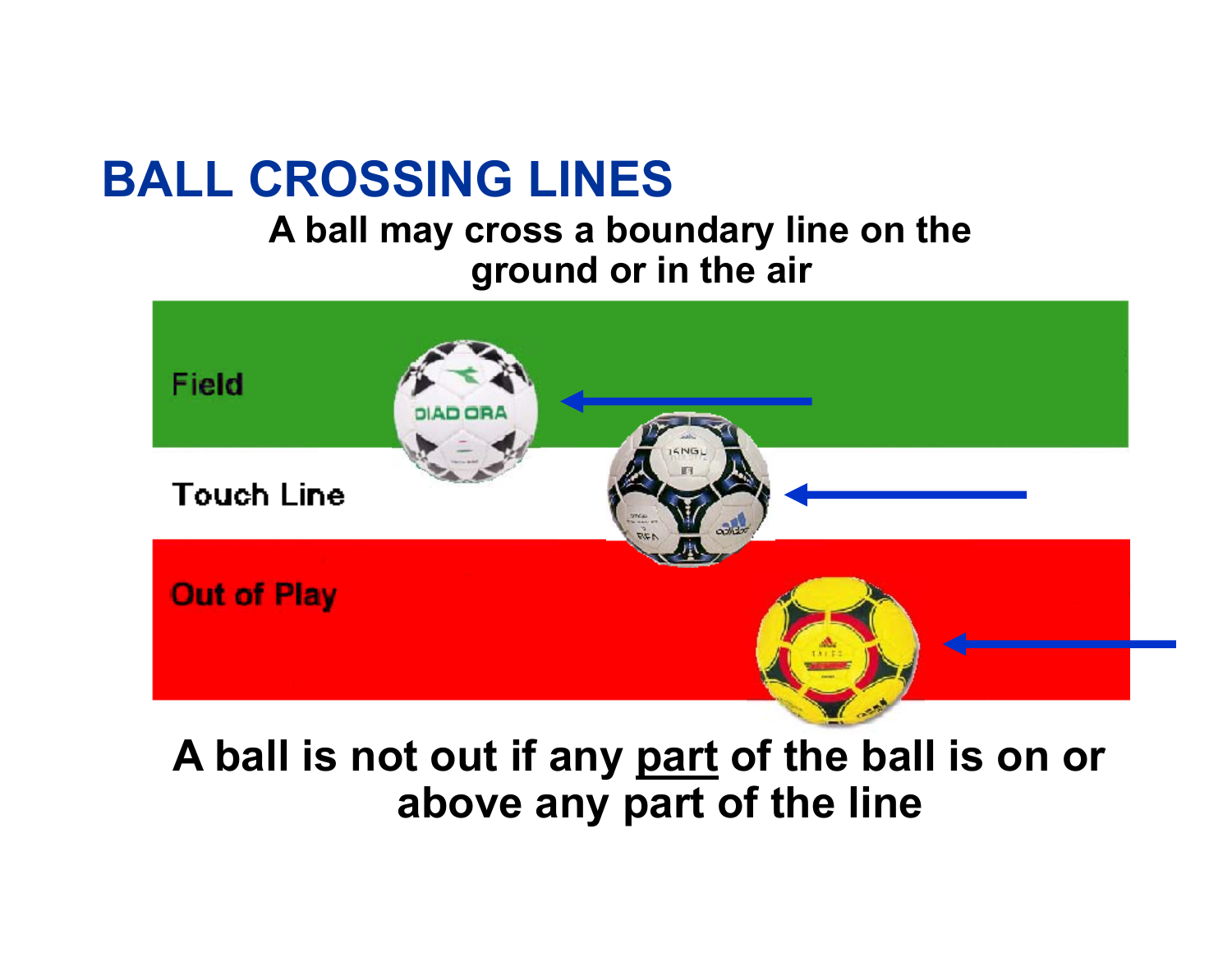#### **BALL NEAR LINE**

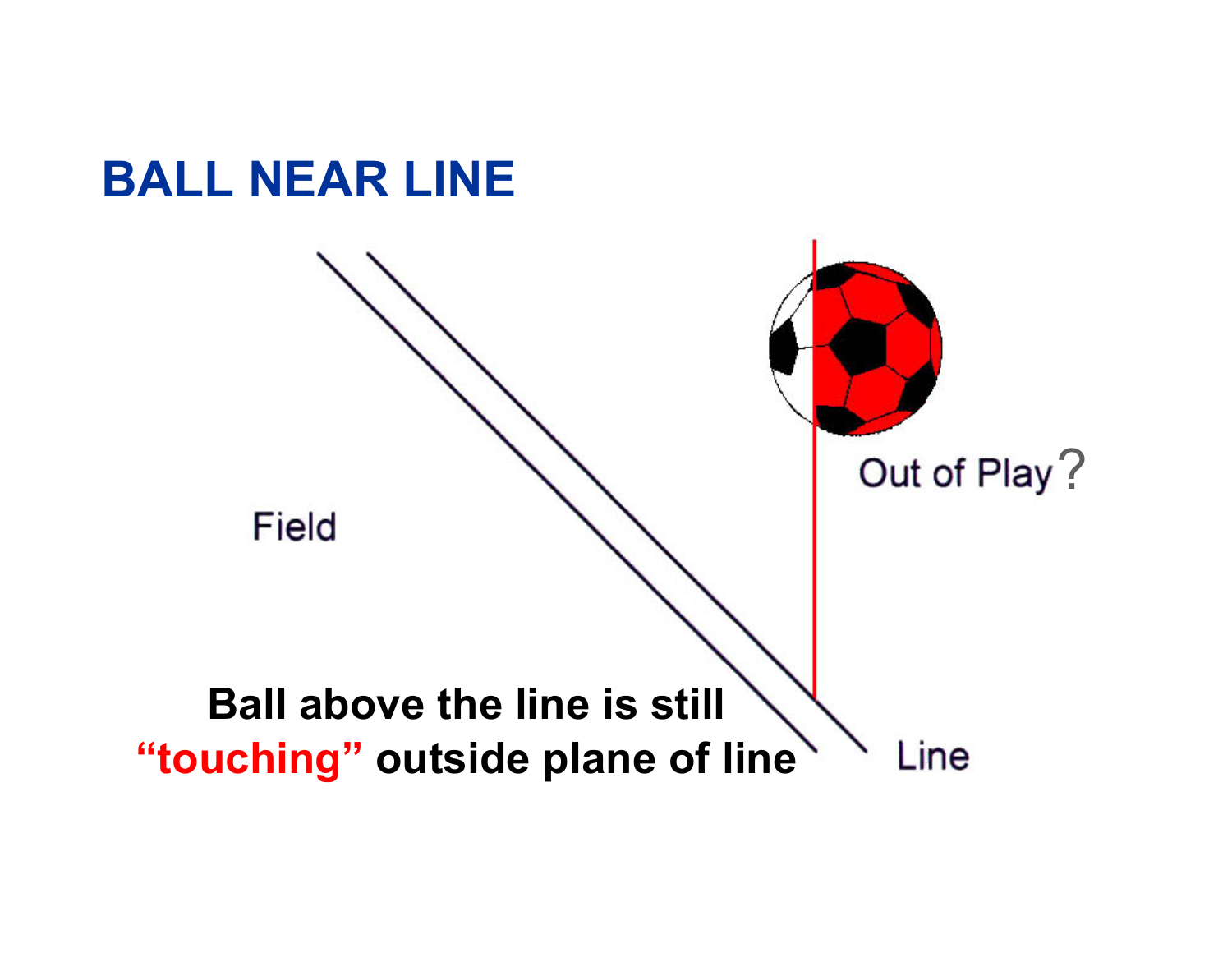#### **DROPPED BALL**

- ❖ A dropped ball is a way of restarting the match
	- After a temporary stoppage which becomes necessary, while the ball is in play, for an unusual situation when neither team has clear possession of the ball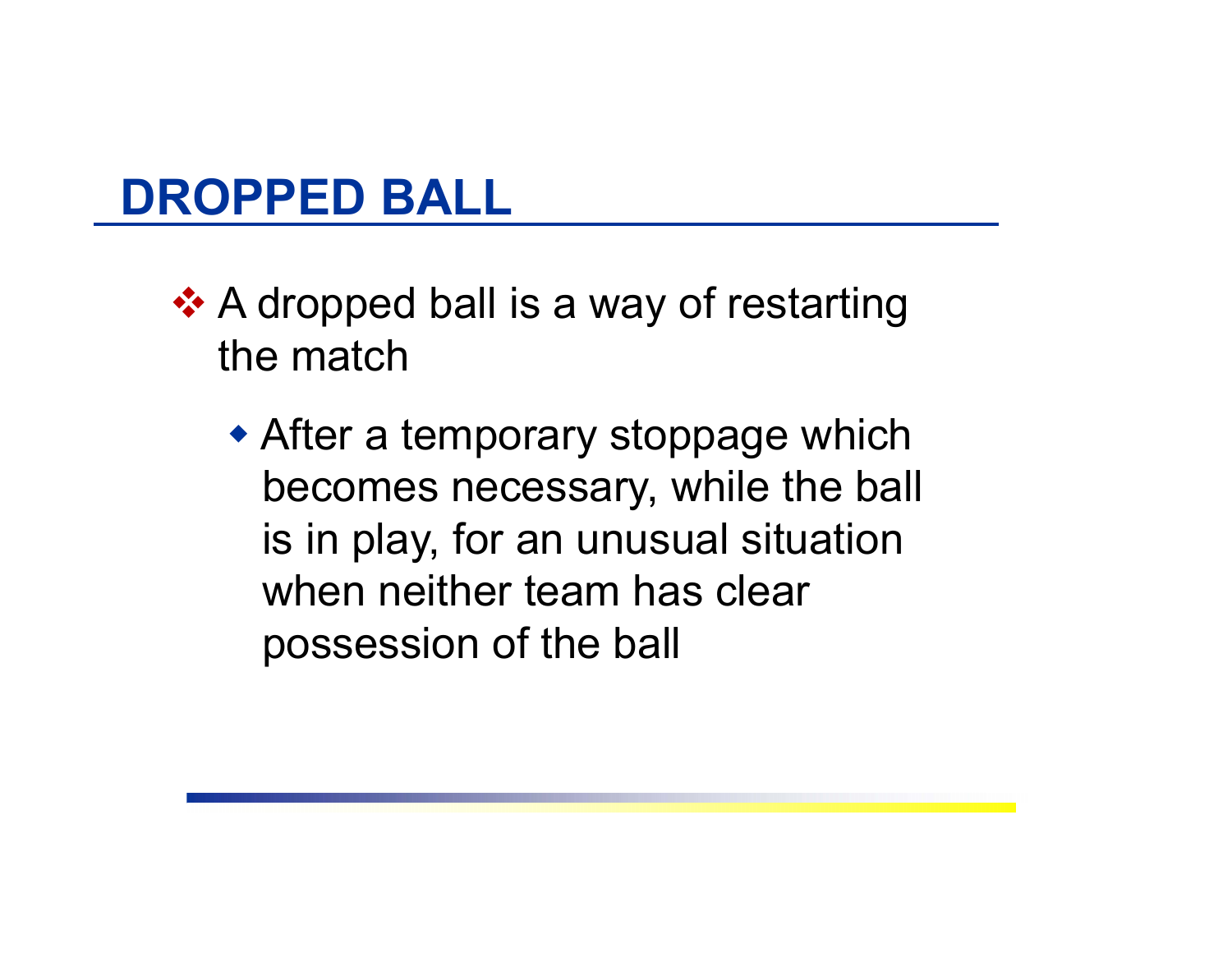## **DROPPED BALL**

- When the ball goes out of play after being touched simultaneously by opponents
- When simultaneous fouls of the same seriousness occur by opponents
- 
- When the ball becomes deflated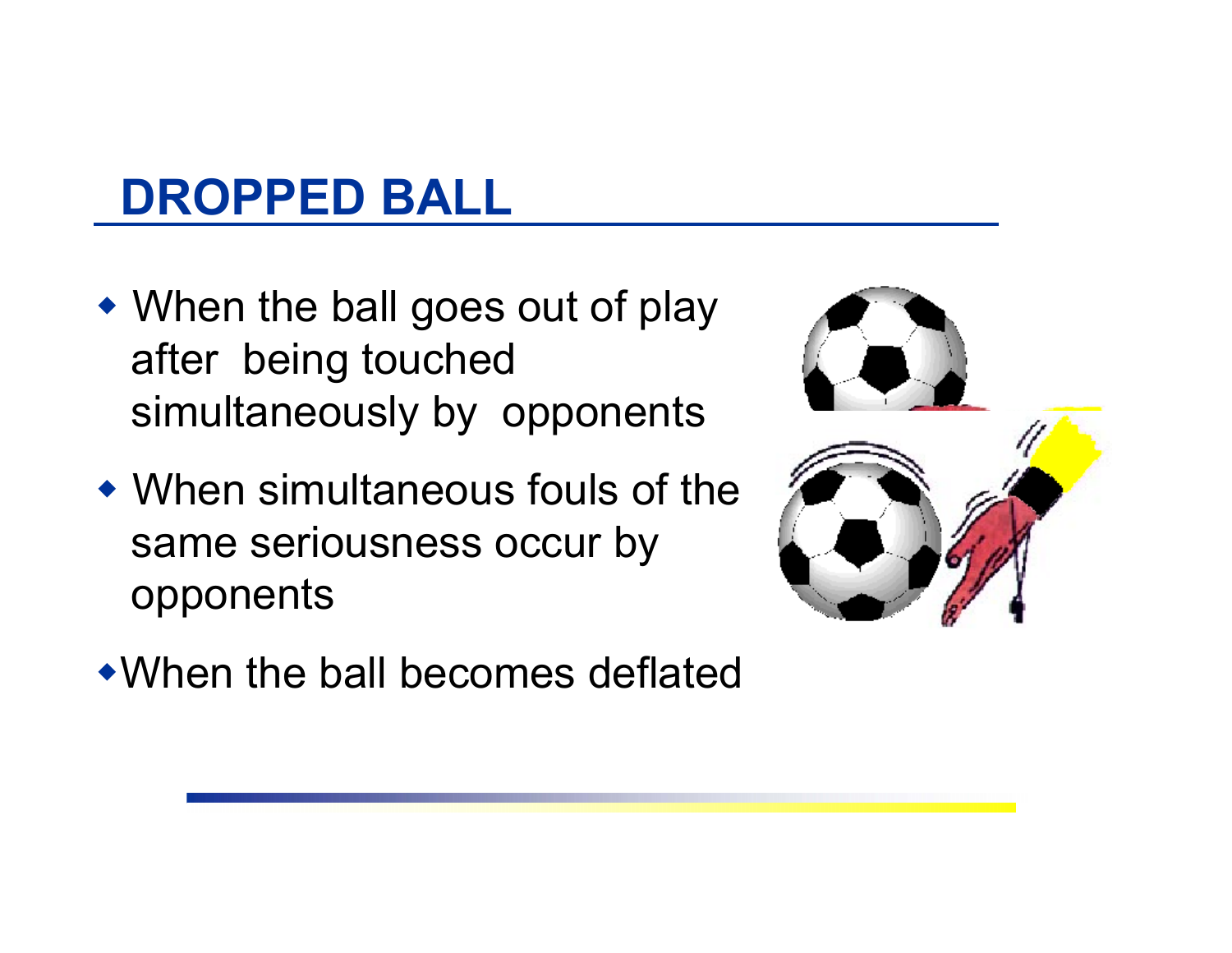#### **What if the ball becomes DEFECTIVE, UNSAFE or BURSTS?**





**If while in play**

**Restart with a dropped ball at spot** 

#### **If while the game is stopped**

**Restart as you would have anyway**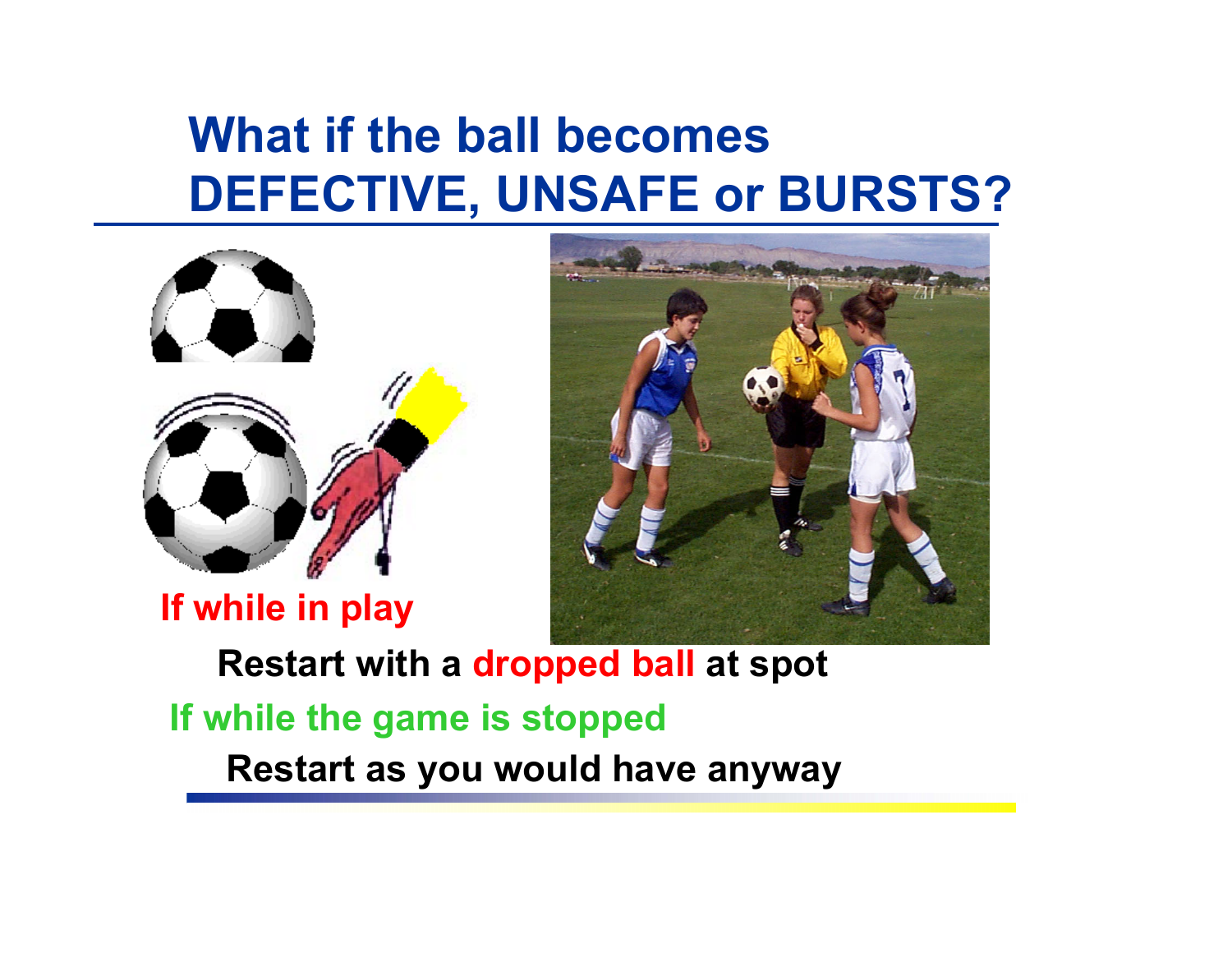## **BALL CONTACTS OUTSIDE AGENT**

- If an outside agent makes contact with the ball:
- $\mathbf y$  The game is stopped
- ❖ Outside agent is removed
- $\mathbf y$  Restart with a dropped ball
	- $_\mathrm{x}\,$  where ball was when  $\,$ contact was made
	- $\mathrm{_{x}}\,$  ball is in play when it touches the ground

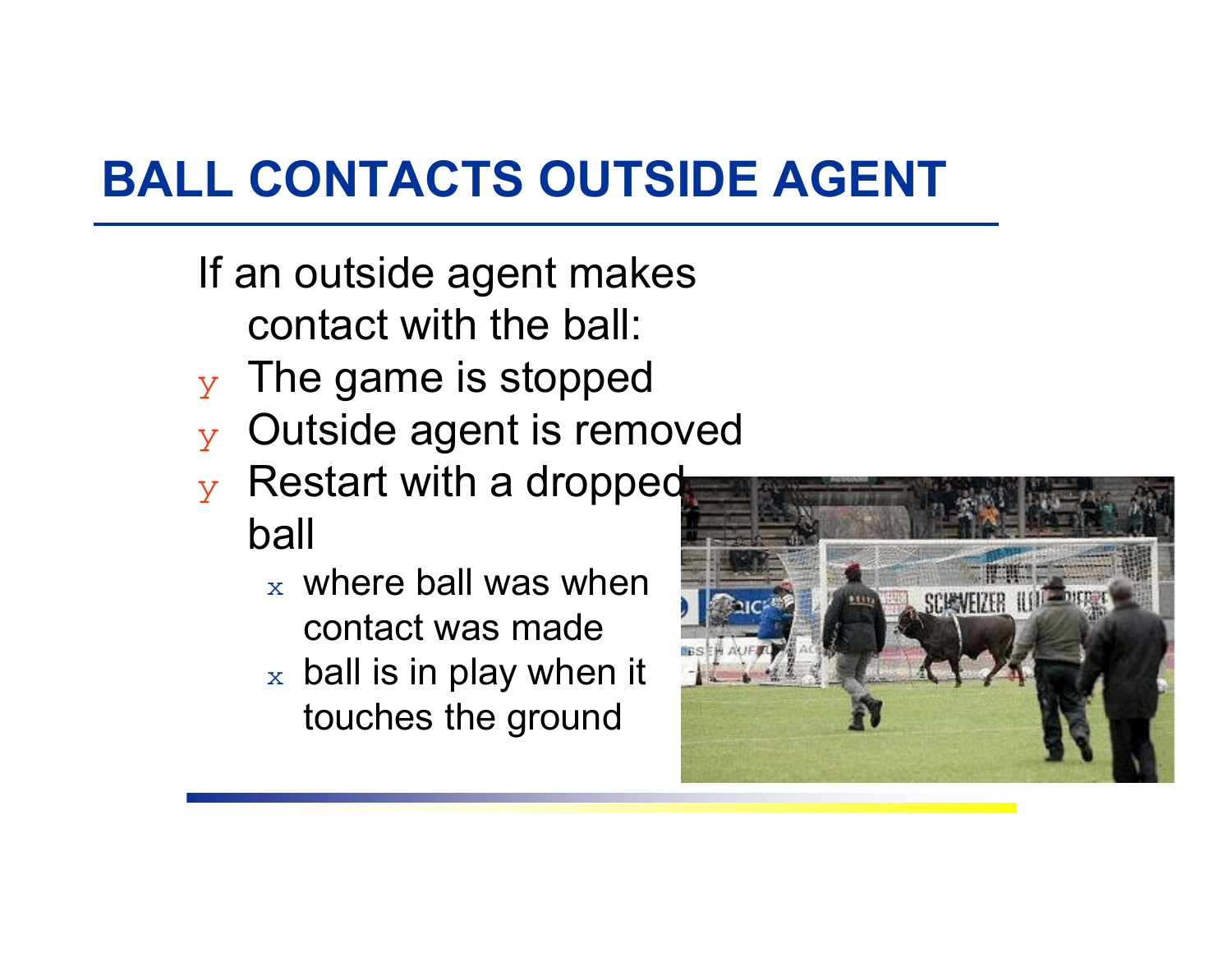## **DROPPED BALL PROCEDURES**

- $\overline{y}$  Referee drops ball (from waist high)
- $\mathbf y$  Where ball was when play was stopped (except in goal area)
- $\mathbf y$  Two players required
- $_{\rm y}$  Re-drop if:
	- $\mathrm{\mathbf{x}}$  touched by player before it hits ground  $_\mathrm{\text{x}}$  ball leaves field
		- before touched

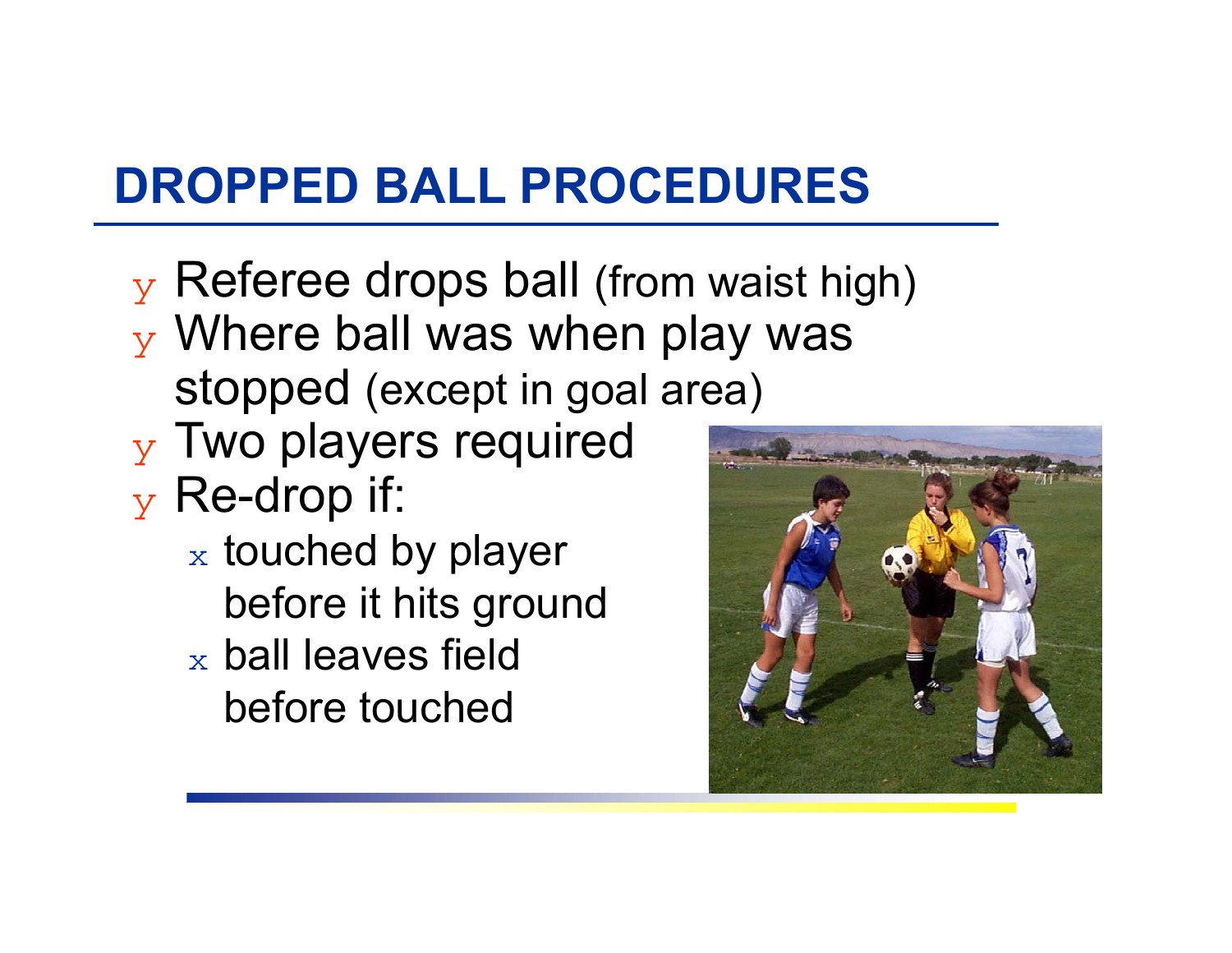#### **Temporary Suspension**

- $\mathbf y$  Stoppage by the referee because of an injury or an unusual situation
	- $_\mathrm{\textnormal{x}}$  Restart when one team has clear possession is an IFK from the spot where the ball was when the stoppage occurred
	- $_\mathrm{\textnormal{x}}$  Restart when neither team has clear possession is a drop ball from the spot where the ball was when the stoppage occurred, except…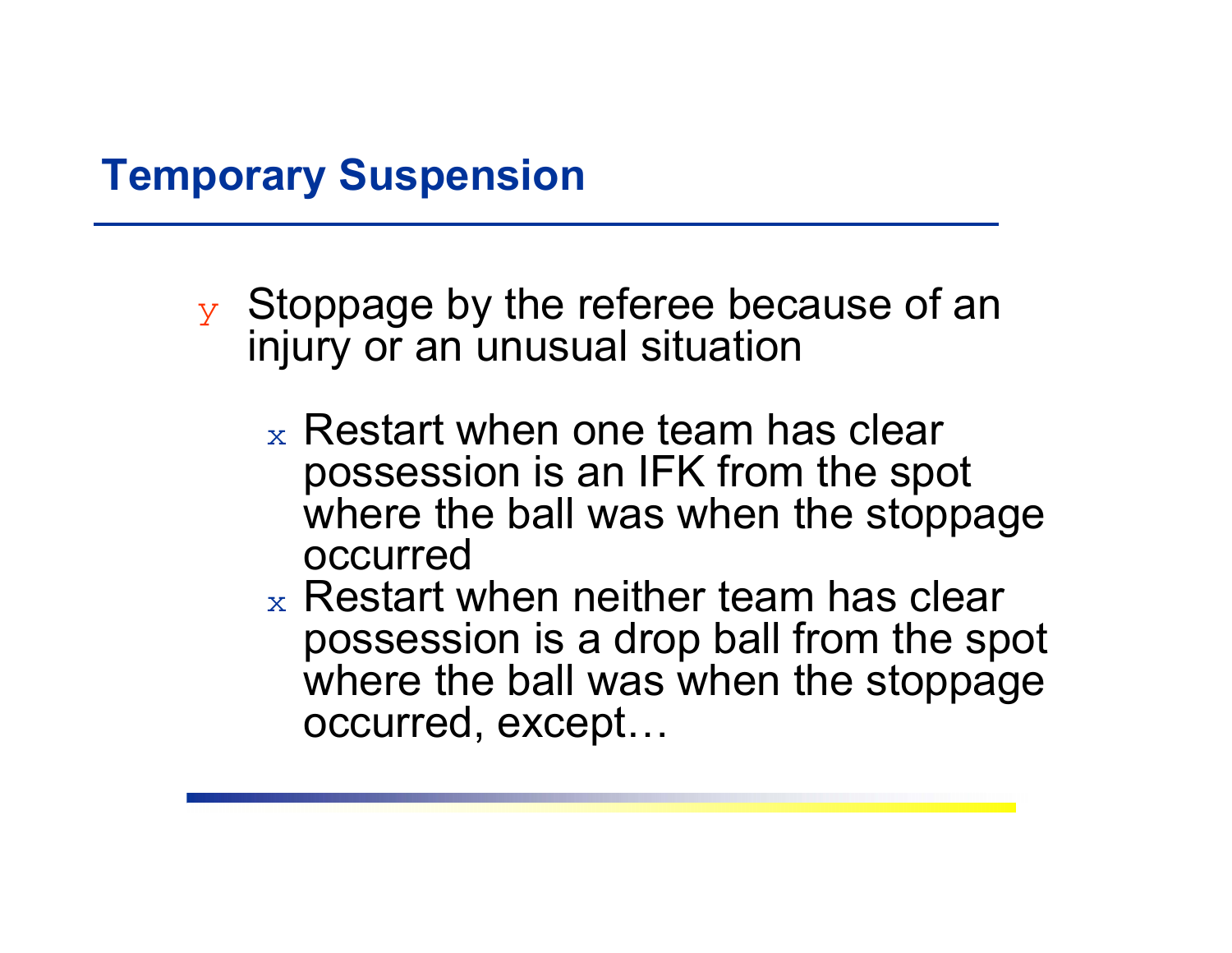#### **REVIEW**

❖ When is the ball out of play?  $\mathrm{\mathbf{x}}$  When the whole ball has crossed  $\mathrm{\mathbf{x}}$ boundary line, or  $\mathrm{\mathbf{x}}$  Play has been stopped by the referee

❖ What if the ball hits the referee?  $\mathrm{\mathbf{x}}$  Play continues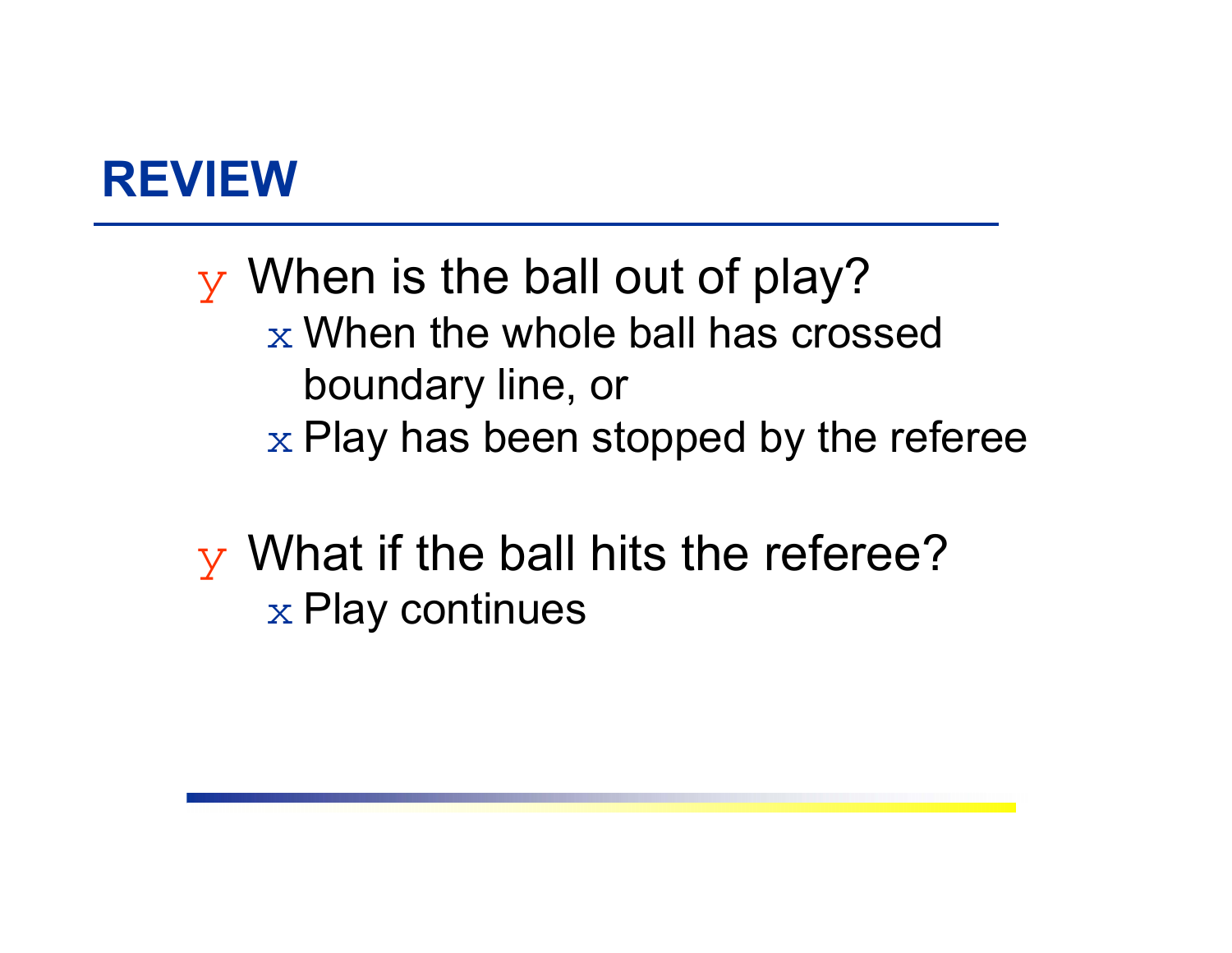### **REVIEW (cont')**

 $\overline{y}$  What other times is the ball still in play?

- $_\mathrm{\text{x}}$  When it rebounds from a goalpost
- $_\mathrm{\text{x}}$  When it rebounds from a crossbar
- $_\mathrm{\text{x}}$  When it rebounds from a corner flagpost